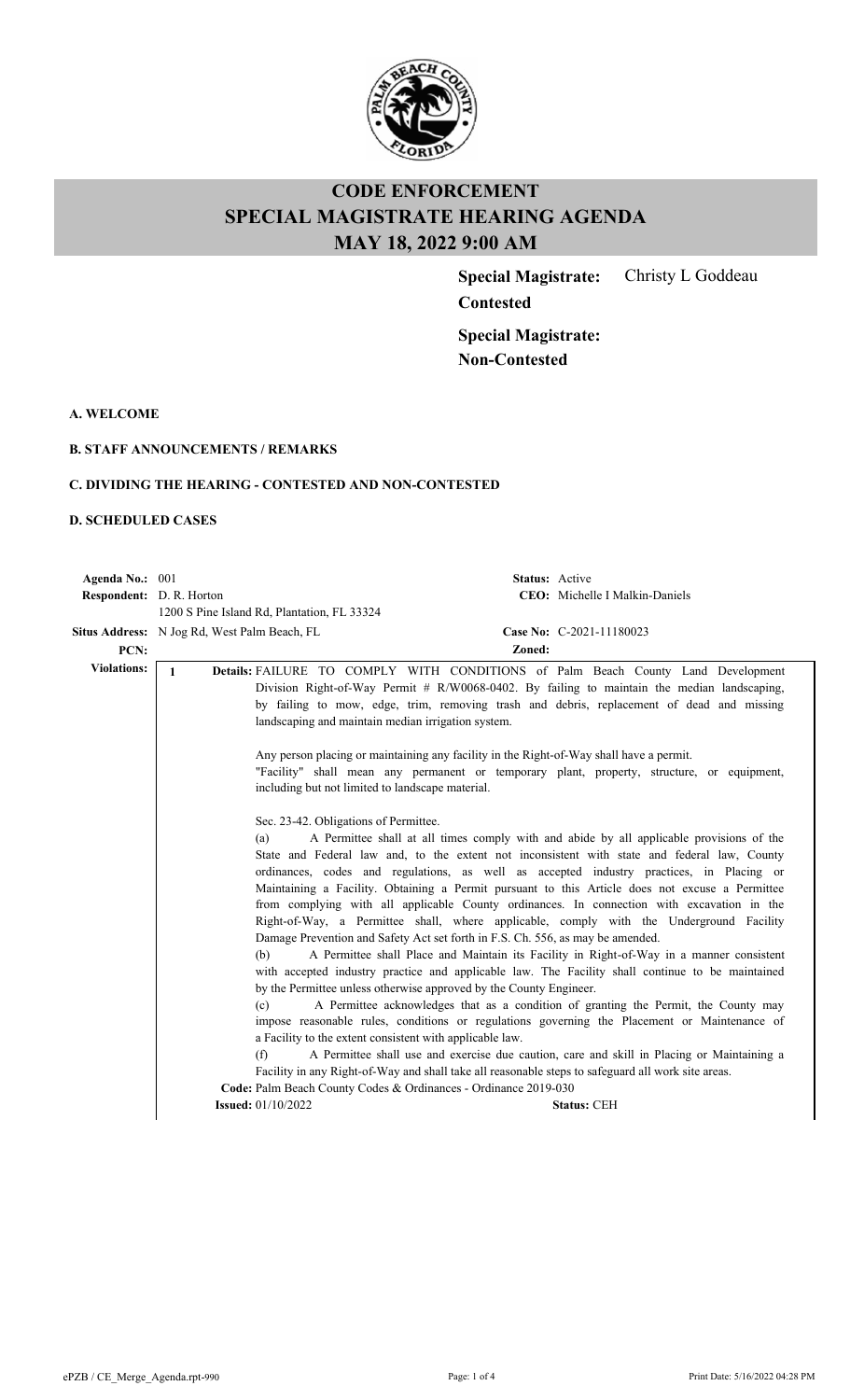1 **Details:** Zoning Classification:

You are hereby notified that an inspection of the above premises disclosed that you have violated one or more codes of Palm Beach County, Florida as follows:

1) Ordinance 2019-030, Row Ordinance, Palm Beach County Codes & Ordinances.

And Particularly, FAILURE TO COMPLY WITH CONDITIONS OF Palm Beach County Land Development Division Landscaping and Irrigation Permit # LA00078-0504. By failing to maintain the functionality of the median irrigation system which includes any and all materials associated with the system and by failing to repair the County infrastructure damaged by the associated trees of the permit.

Any person placing or maintaining any facility in the Right-of-Way shall have a permit.

"Facility" shall mean any permanent or temporary plant, property, structure, or equipment, including but not limited to the irrigation systems and landscape material.

Sec. 23-42. Obligations of Permittee.

(a) A Permittee shall at all times comply with and abide by all applicable provisions of the State and Federal law and, to the extent not inconsistent with state and federal law, County ordinances, codes and regulations, as well as accepted industry practices, in Placing or Maintaining a Facility. Obtaining a Permit pursuant to this Article does not excuse a Permittee from complying with all applicable County ordinances. In connection with excavation in the Right-of-Way, a Permittee shall, where applicable, comply with the Underground Facility Damage Prevention and Safety Act set forth in F.S. Ch. 556, as may be amended.

(b) A Permittee shall Place and Maintain its Facility in Right-Of-Way in a manner consistent with accepted industry practice and applicable law. The Facility shall continue to be maintained by the Permittee unless otherwise approved by the County Engineer.

(c) A Permittee acknowledges that as a condition of granting the Permit, the County may impose reasonable rules, conditions or regulations governing the Placement or Maintenance of a Facility to the extent consistent with applicable law.

(f) A Permittee shall use and exercise due caution, care and skill in Placing or Maintaining a Facility in any Right-of-Way and shall take all reasonable steps to safeguard all work site areas. **Code:** Palm Beach County Codes & Ordinances - Ordinance 2019-030 **Issued:** 01/10/2022 **Status:** CEH

**cc:** Bagga, Rishi S Bengtson, Carl Carrier, Steve

| Agenda No.: $002$ |                                                                                                                   | <b>Status:</b> Active |                             |  |  |
|-------------------|-------------------------------------------------------------------------------------------------------------------|-----------------------|-----------------------------|--|--|
|                   | <b>Respondent:</b> James, Scott E.                                                                                |                       | <b>CEO</b> : Ray F Leighton |  |  |
|                   | 11223 51st Ct N, Royal Palm Beach, FL 33411-9009                                                                  |                       | Type: Repeat                |  |  |
|                   | <b>Situs Address:</b> 11223 51st Ct N, West Palm Beach, FL                                                        |                       | Case No: C-2019-12110056    |  |  |
|                   | $PCN: 00-41-43-02-00-000-5900$                                                                                    |                       |                             |  |  |
|                   | <b>RE:</b> Request to Rescind Special Magistrate Order date January 15, 2020 due to follow up/AONC not completed. |                       |                             |  |  |
|                   |                                                                                                                   |                       |                             |  |  |
| Agenda No.: $003$ |                                                                                                                   | <b>Status:</b> Active |                             |  |  |
|                   | <b>Respondent:</b> Kevan Boyles Trustee of the Jaevon Marseille Special                                           |                       | <b>CEO</b> : Steve R Newell |  |  |
|                   | Needs Trust $u/a/d$ 02/04/09                                                                                      |                       |                             |  |  |
|                   | 8508 Breezy Oak Way, Boynton Beach, FL 33473-4844                                                                 |                       |                             |  |  |

**PCN:** 00-42-45-29-01-000-2810 **RE:** Request to Rescind Special Magistrate Order date December 1, 2021 due to no service on NOV. (New Case C-2022-03170023)

**Situs Address:** 8508 Breezy Oak Way, Boynton Beach, FL **Case No:** C-2021-09020002

| Agenda No.: $004$ |                                                                                                                                |  | <b>Status:</b> Active      |
|-------------------|--------------------------------------------------------------------------------------------------------------------------------|--|----------------------------|
|                   | Respondent: FRONTERA, ROBYN                                                                                                    |  | <b>CEO</b> : Paul Pickett  |
|                   | 5133 Pine Grove Dr. West Palm Beach, FL 33417-4723                                                                             |  |                            |
|                   | <b>Situs Address:</b> 5133 Pine Grove Dr, West Palm Beach, FL                                                                  |  | Case No: $C-2021-02160077$ |
|                   | <b>PCN:</b> $00-42-43-26-00-000-1130$                                                                                          |  |                            |
|                   | <b>RE:</b> Request to Rescind Special Magistrate Order dated September 8, 2021 due to Loretta F. Statzer is also an owner, but |  |                            |
|                   | was not notified of code violations/hearing.                                                                                   |  |                            |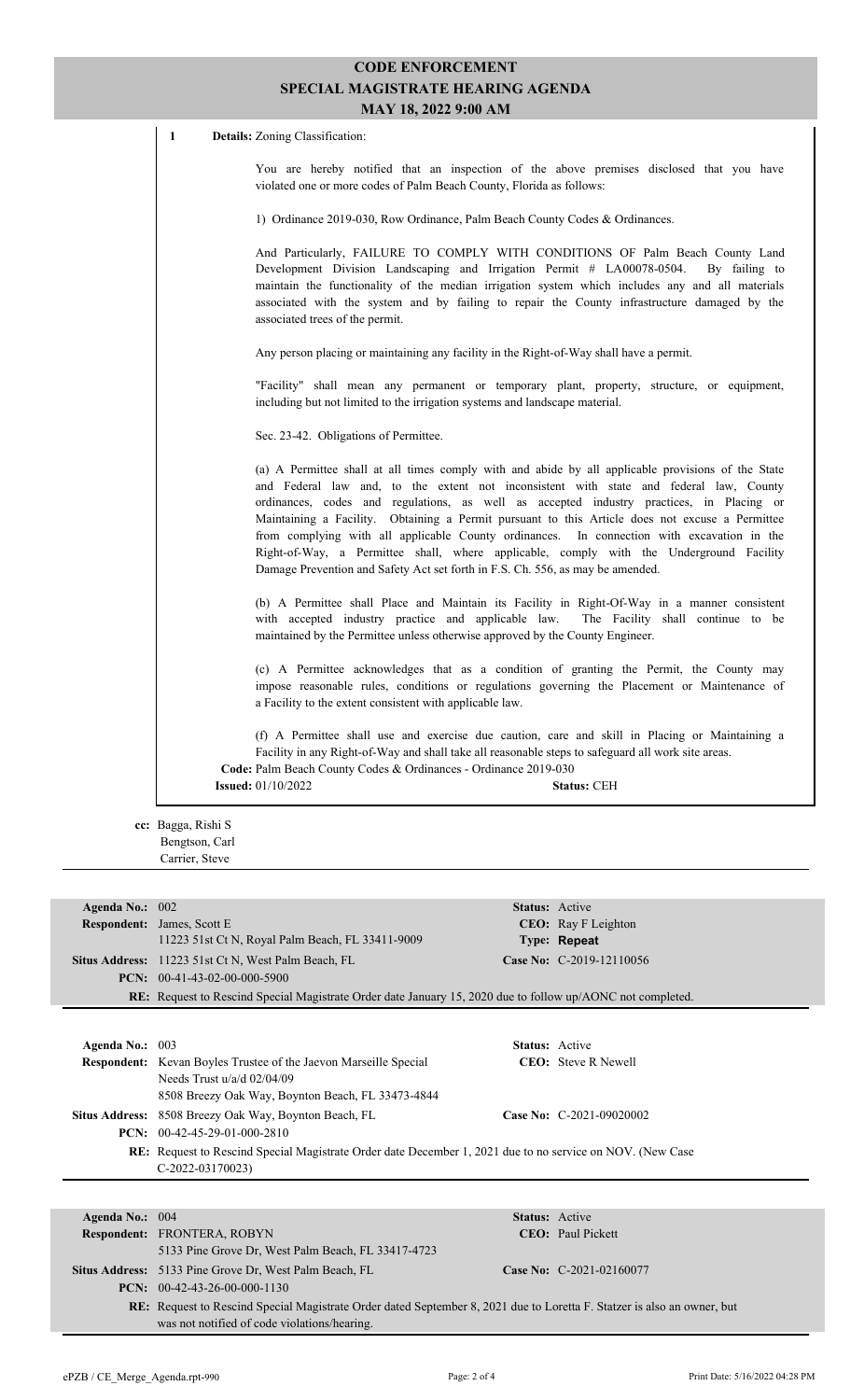| Agenda No.: 005          | Respondent: CABREJA, ROSA B<br>587 Owosso Rd, Lake Worth, FL 33462-2103                                                                                                                           | Status: Active | <b>CEO</b> : RI Thomas     |  |  |
|--------------------------|---------------------------------------------------------------------------------------------------------------------------------------------------------------------------------------------------|----------------|----------------------------|--|--|
|                          | Situs Address: 587 Owosso Rd, Lake Worth, FL<br>PCN: 00-43-45-06-04-015-0170                                                                                                                      |                | Case No: C-2021-05270035   |  |  |
|                          | RE: Request to extend Compliance date of Special Magistrate Order dated December 07, 2021 due to lack of service for<br>SMO. (Extend 30 days from date of CEH)                                    |                |                            |  |  |
|                          |                                                                                                                                                                                                   |                |                            |  |  |
| Agenda No.: 006          | Respondent: JEAN PAUL, Jacques A; JEAN PAUL, Ponciese<br>6110 Wauconda Way E, Lake Worth, FL 33463-5866                                                                                           | Status: Active | CEO: Rl Thomas             |  |  |
|                          | Situs Address: 6110 Wauconda Way E, Lake Worth, FL<br>PCN: 00-42-44-34-15-000-1910                                                                                                                |                | Case No: C-2019-11060003   |  |  |
|                          | RE: Request to amend Special Magistrate Order dated June 09, 2021 due to correct scriveners errors. Respondent's names<br>should read "Jacques A. Jean Paul and Ponciese Jean Paul."              |                |                            |  |  |
|                          |                                                                                                                                                                                                   |                |                            |  |  |
| Agenda No.: 007          | Respondent: WILSON, Brian J; WILSON, Jamie A                                                                                                                                                      | Status: Active | CEO: Ozmer M Kosal         |  |  |
|                          | 15990 Alexander Run, Jupiter, FL 33478-6713                                                                                                                                                       |                |                            |  |  |
|                          | Situs Address: 15990 Alexander Run, Jupiter, FL<br>PCN: $00-41-41-11-00-000-7011$                                                                                                                 |                | Case No: C-2020-02240003   |  |  |
|                          | RE: Request to amend Special Magistrate Order dated May 13, 2021 due to Dissolution of marriage, Husband quitclaim<br>interest in subject property.                                               |                |                            |  |  |
|                          |                                                                                                                                                                                                   |                |                            |  |  |
| Agenda No.: 008          |                                                                                                                                                                                                   | Status: Active |                            |  |  |
|                          | Respondent: NISBET, JOHN H<br>6639 Venetian Dr, Lantana, FL 33462-3665                                                                                                                            |                | CEO: RI Thomas             |  |  |
|                          | Situs Address: 6639 Venetian Dr, Lake Worth, FL<br>PCN: 00-43-45-06-02-039-0100                                                                                                                   |                | Case No: $C-2021-01040013$ |  |  |
|                          | RE: Request to extend compliance date of Special Magistrate Order dated September 08, 2021 due to lack of service on<br>SMO. (Extend 180 days from date of CEH)                                   |                |                            |  |  |
|                          |                                                                                                                                                                                                   |                |                            |  |  |
| Agenda No.: 009          | Respondent: West Boynton Ranches Holdings LP<br>5594 Lago Del Sol Drive, Lake Worth, FL 33449                                                                                                     | Status: Active | CEO: Richard W Padgett     |  |  |
|                          | Situs Address: 9588 Boynton Beach Blvd, Boynton Beach, FL<br>PCN: 00-42-43-27-05-053-0093                                                                                                         |                | Case No: C-2020-06040002   |  |  |
|                          | RE: Request to add case to May 18, 2022 agenda for the Special Magistrate to approve settlement agreement between Palm<br>Beach County and the property owner(s).                                 |                |                            |  |  |
|                          | cc: West Boynton Ranches Holdings Lp<br>West Boynton Ranches Holdings Lp                                                                                                                          |                |                            |  |  |
|                          |                                                                                                                                                                                                   |                |                            |  |  |
| Agenda No.: 010          |                                                                                                                                                                                                   | Status: Active |                            |  |  |
|                          | Respondent: West Boynton Ranches Holdings LP<br>5594 Lago Del Sol Drive, Lake Worth, FL 33449                                                                                                     |                | CEO: Richard W Padgett     |  |  |
| <b>Situs Address: FL</b> | PCN: 00-42-43-27-05-053-0430                                                                                                                                                                      |                | Case No: C-2020-12110041   |  |  |
|                          | RE: Request to add case to May 18, 2022 agenda for the Special Magistrate to approve settlement agreement between Palm<br>Beach County and the property owner(s).                                 |                |                            |  |  |
|                          | cc: West Boynton Ranches Holdings Lp<br>West Boynton Ranches Holdings Lp                                                                                                                          |                |                            |  |  |
|                          |                                                                                                                                                                                                   |                |                            |  |  |
| Agenda No.: 011          | Respondent: PALM BEACH ORCHIDS HOLDINGS LLC                                                                                                                                                       | Status: Active | CEO: Richard W Padgett     |  |  |
|                          | 5594 Lago Del Sol Dr, Lake Worth, FL 33449-5423<br>Situs Address: 9588 102nd Pl S, Boynton Beach, FL                                                                                              |                | Case No: C-2020-12140017   |  |  |
|                          | PCN: 00-42-43-27-05-053-0331<br>RE: Request to add case to May 18, 2022 agenda for the Special Magistrate to approve settlement agreement between Palm<br>Beach County and the property owner(s). |                |                            |  |  |
|                          |                                                                                                                                                                                                   |                |                            |  |  |
|                          | cc: Palm Beach Orchids Holdings Llc                                                                                                                                                               |                |                            |  |  |

**Respondent:** HALDICK ENTERPRISES INC. **Agenda No.:** 012 **Status:** Active

CEO: Bobbie R Boynton